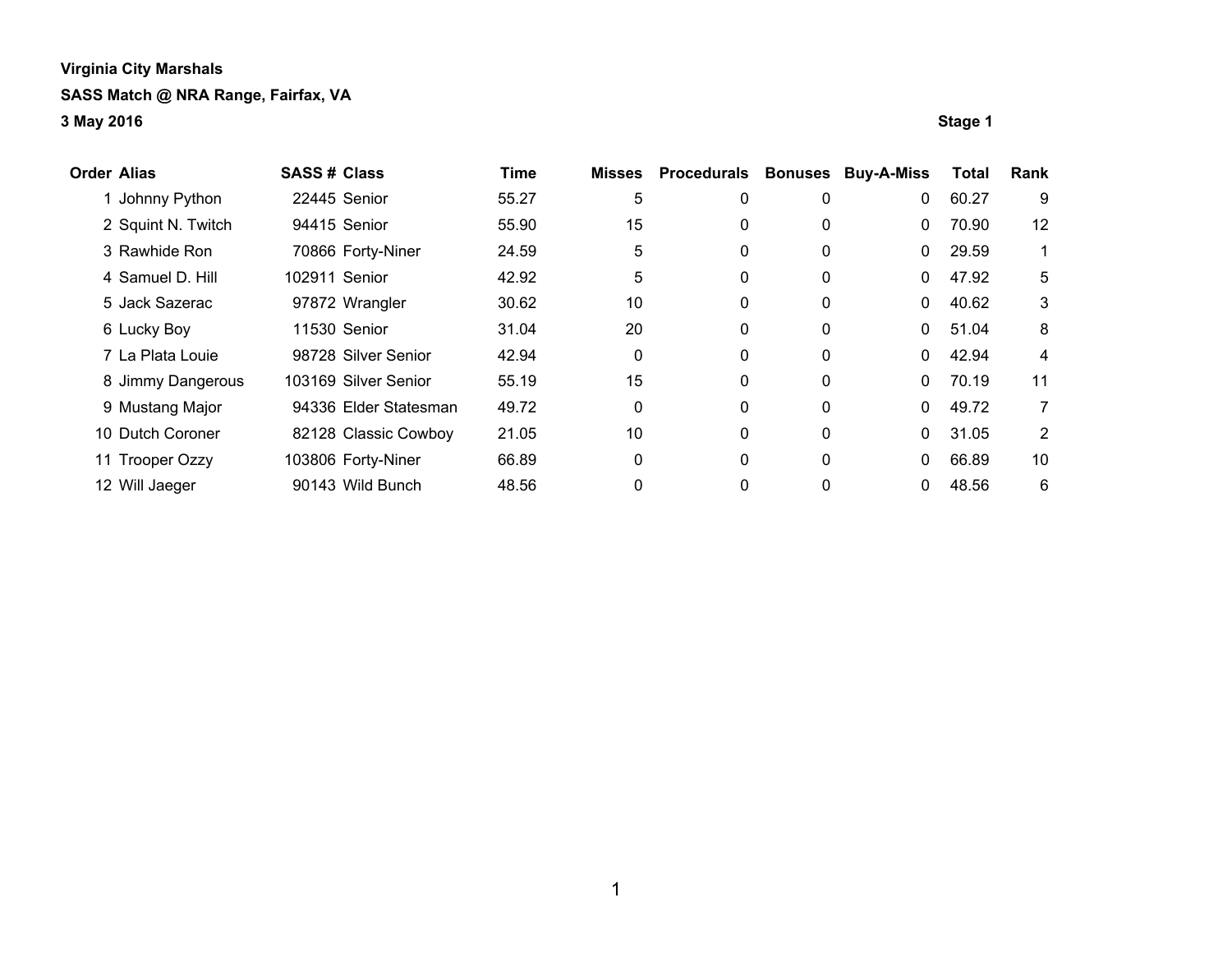| <b>Order Alias</b> |                    | <b>SASS# Class</b> |                       | <b>Time</b> | <b>Misses</b> | <b>Procedurals</b> | <b>Bonuses</b> | <b>Buy-A-Miss</b> | Total | Rank           |
|--------------------|--------------------|--------------------|-----------------------|-------------|---------------|--------------------|----------------|-------------------|-------|----------------|
|                    | Johnny Python      |                    | 22445 Senior          | 75.10       | 0             | 0                  | 0              | 5.                | 70.10 | 12             |
|                    | 2 Squint N. Twitch |                    | 94415 Senior          | 54.17       | 0             | 0                  | 0              | $\Omega$          | 54.17 | 10             |
|                    | 3 Rawhide Ron      |                    | 70866 Forty-Niner     | 26.19       | 0             | 0                  | 0              | $\mathbf{0}$      | 26.19 | $\overline{2}$ |
|                    | 4 Samuel D. Hill   | 102911 Senior      |                       | 37.69       | 0             | 0                  | 0              | $\mathbf{0}$      | 37.69 | 4              |
|                    | 5 Jack Sazerac     |                    | 97872 Wrangler        | 28.61       | 0             | 0                  | 0              | $\mathbf{0}$      | 28.61 | 3              |
|                    | 6 Lucky Boy        |                    | 11530 Senior          | 23.56       | 20            | 0                  | 0              | 0                 | 43.56 | 6              |
|                    | 7 La Plata Louie   |                    | 98728 Silver Senior   | 37.74       | 0             | 0                  | 0              | 0                 | 37.74 | 5              |
|                    | 8 Jimmy Dangerous  |                    | 103169 Silver Senior  | 50.76       | 5             | 0                  | 0              | $\Omega$          | 55.76 | 11             |
|                    | 9 Mustang Major    |                    | 94336 Elder Statesman | 44.38       | 0             | 0                  | 0              | 0                 | 44.38 | 7              |
|                    | 10 Dutch Coroner   |                    | 82128 Classic Cowboy  | 19.57       | 0             | 0                  | $\mathbf 0$    | 0                 | 19.57 |                |
|                    | 11 Trooper Ozzy    |                    | 103806 Forty-Niner    | 39.14       | 10            | 0                  | $\mathbf 0$    | 0                 | 49.14 | 8              |
|                    | 12 Will Jaeger     |                    | 90143 Wild Bunch      | 42.46       | 10            | 0                  | 0              | 0                 | 52.46 | 9              |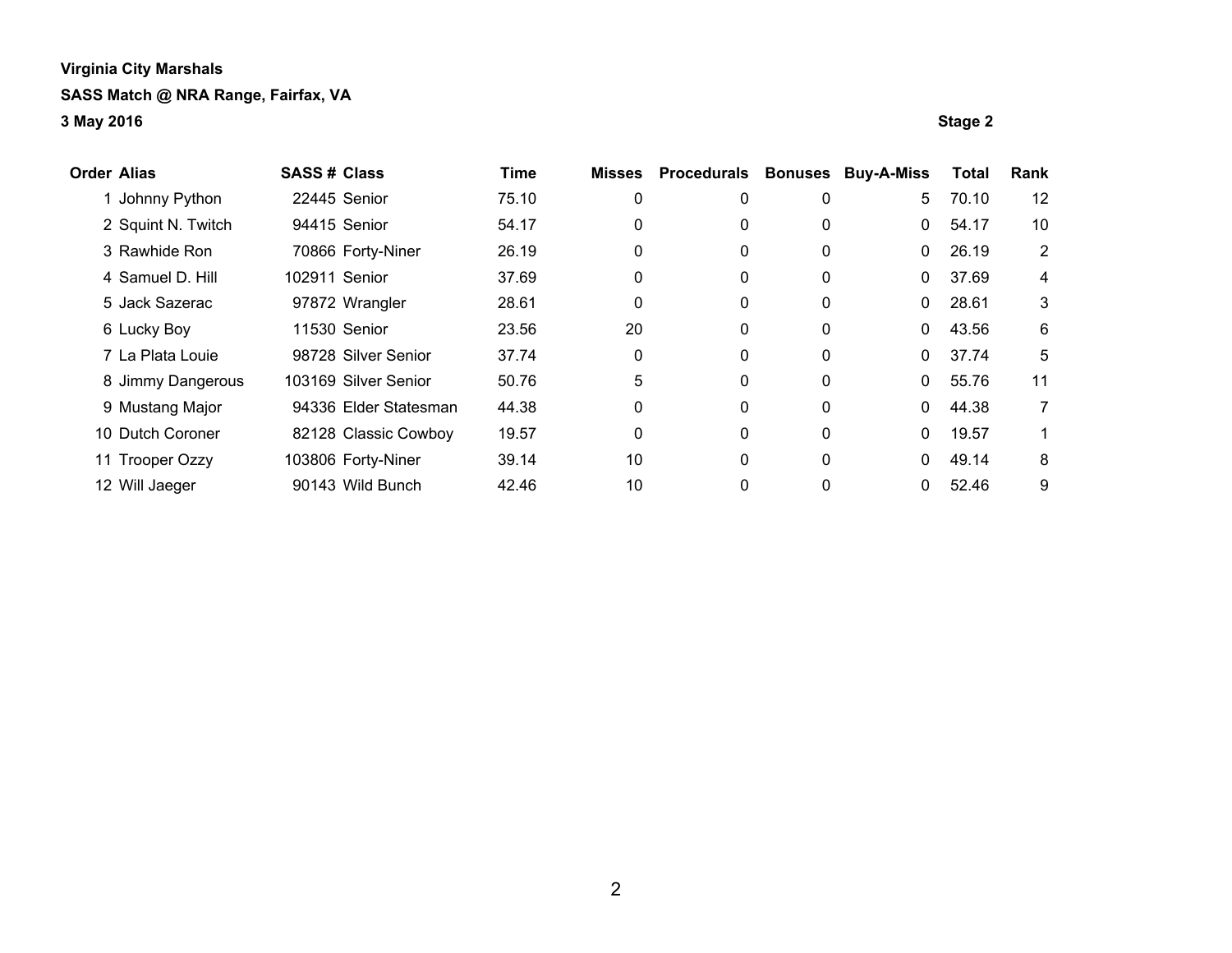| <b>Order Alias</b> | <b>SASS# Class</b> |                       | Time  | <b>Misses</b> | <b>Procedurals</b> | <b>Bonuses</b> | <b>Buy-A-Miss</b> | Total  | Rank           |
|--------------------|--------------------|-----------------------|-------|---------------|--------------------|----------------|-------------------|--------|----------------|
| Johnny Python      |                    | 22445 Senior          | 50.99 | 5             | 0                  | 0              | $\mathbf{0}$      | 55.99  | 7              |
| 2 Squint N. Twitch |                    | 94415 Senior          | 50.78 | 0             | 0                  | 0              | $\mathbf{0}$      | 50.78  | 6              |
| 3 Rawhide Ron      |                    | 70866 Forty-Niner     | 44.71 | 5             | 10                 | 0              | 0                 | 59.71  | 9              |
| 4 Samuel D. Hill   | 102911 Senior      |                       | 38.28 | 5             | 0                  | 0              | 0                 | 43.28  | 3              |
| 5 Jack Sazerac     |                    | 97872 Wrangler        | 36.44 | 10            | 0                  | 0              | $\mathbf{0}$      | 46.44  | 5              |
| 6 Lucky Boy        |                    | 11530 Senior          | 23.84 | 10            | 0                  | 0              | $\Omega$          | 33.84  | $\overline{2}$ |
| 7 La Plata Louie   |                    | 98728 Silver Senior   | 38.90 | 20            | 0                  | $\mathbf{0}$   | $\Omega$          | 58.90  | 8              |
| 8 Jimmy Dangerous  |                    | 103169 Silver Senior  | 46.19 | 15            | 0                  | $\mathbf{0}$   | $\Omega$          | 61.19  | 10             |
| 9 Mustang Major    |                    | 94336 Elder Statesman | 45.79 | 0             | 0                  | 0              | $\Omega$          | 45.79  | 4              |
| 10 Dutch Coroner   |                    | 82128 Classic Cowboy  | 20.94 | 5             | 0                  | $\mathbf 0$    | $\Omega$          | 25.94  |                |
| 11 Trooper Ozzy    |                    | 103806 Forty-Niner    | 66.65 | 40            | 0                  | $\mathbf 0$    | $\Omega$          | 106.65 | 12             |
| 12 Will Jaeger     |                    | 90143 Wild Bunch      | 48.03 | 20            | 0                  | $\mathbf 0$    | 0                 | 68.03  | 11             |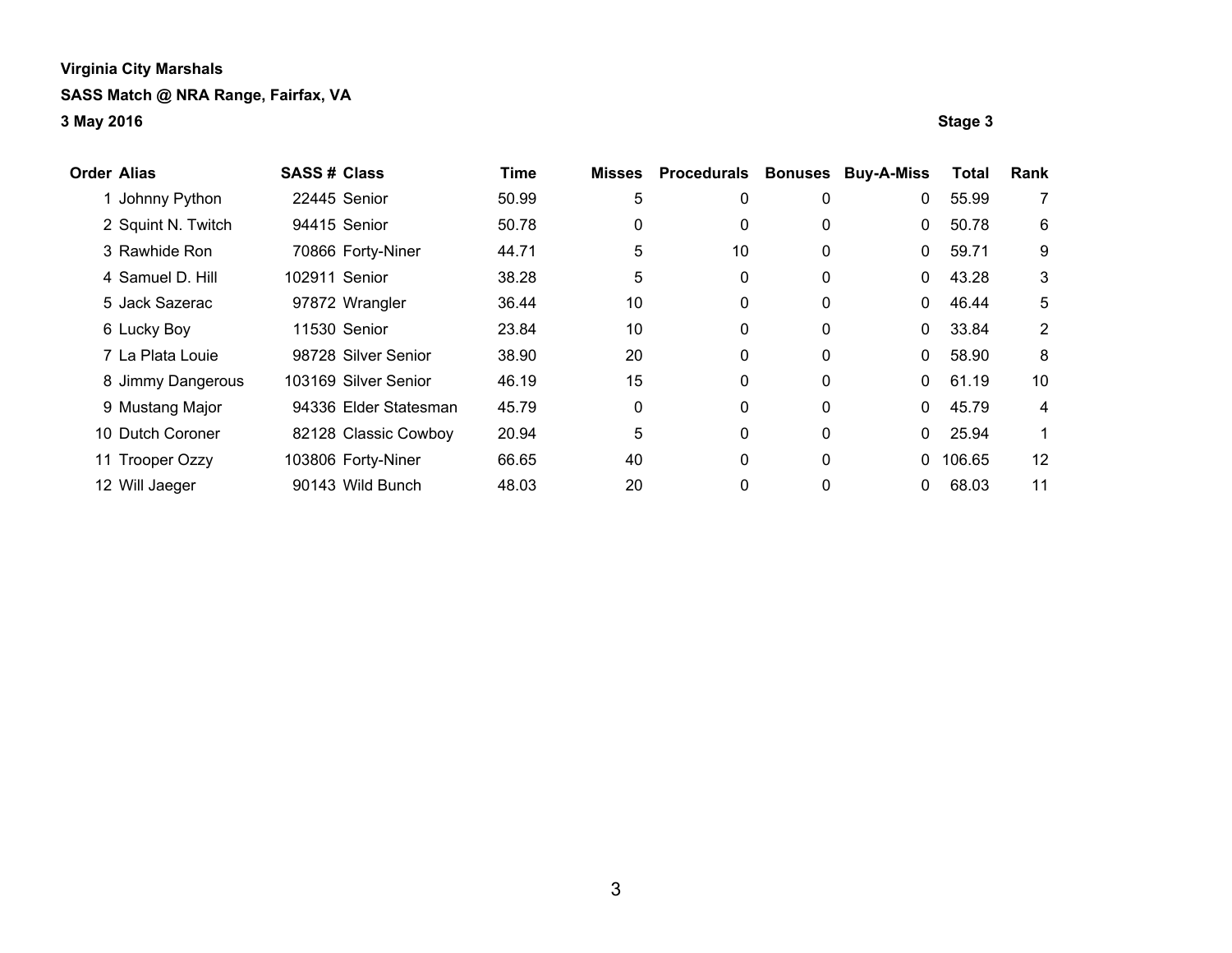| <b>Order Alias</b> | <b>SASS# Class</b> |                       | <b>Time</b> | <b>Misses</b> | <b>Procedurals</b> | <b>Bonuses</b> | <b>Buy-A-Miss</b> | <b>Total</b> | Rank           |
|--------------------|--------------------|-----------------------|-------------|---------------|--------------------|----------------|-------------------|--------------|----------------|
| Johnny Python      |                    | 22445 Senior          | 61.60       | 10            | 0                  | 0              | 0                 | 71.60        | 11             |
| 2 Squint N. Twitch |                    | 94415 Senior          | 56.40       | 0             | 0                  | 0              | $\mathbf{0}$      | 56.40        | 9              |
| 3 Rawhide Ron      |                    | 70866 Forty-Niner     | 26.16       | 0             | 0                  | 0              | 5                 | 21.16        | 1.             |
| 4 Samuel D. Hill   | 102911 Senior      |                       | 38.97       | 10            | 0                  | 0              | 0                 | 48.97        | 8              |
| 5 Jack Sazerac     |                    | 97872 Wrangler        | 26.05       | 5             | 0                  | 0              | $\Omega$          | 31.05        | 4              |
| 6 Lucky Boy        |                    | 11530 Senior          | 22.82       | 0             | 0                  | 0              | 0                 | 22.82        | $\overline{2}$ |
| 7 La Plata Louie   |                    | 98728 Silver Senior   | 36.38       | 5             | 0                  | 0              | 0                 | 41.38        | 5              |
| 8 Jimmy Dangerous  |                    | 103169 Silver Senior  | 43.65       | 0             | 0                  | 0              | 0                 | 43.65        | 6              |
| 9 Mustang Major    |                    | 94336 Elder Statesman | 47.52       | 0             | 10                 | 0              | 0                 | 57.52        | 10             |
| 10 Dutch Coroner   |                    | 82128 Classic Cowboy  | 20.62       | 5             | 0                  | 0              | 0                 | 25.62        | 3              |
| 11 Trooper Ozzy    |                    | 103806 Forty-Niner    | 42.07       | 5             | 0                  | 0              | 0                 | 47.07        | $\overline{7}$ |
| 12 Will Jaeger     |                    | 90143 Wild Bunch      | 109.80      | 10            | 0                  | 0              | $\Omega$          | 119.80       | 12             |